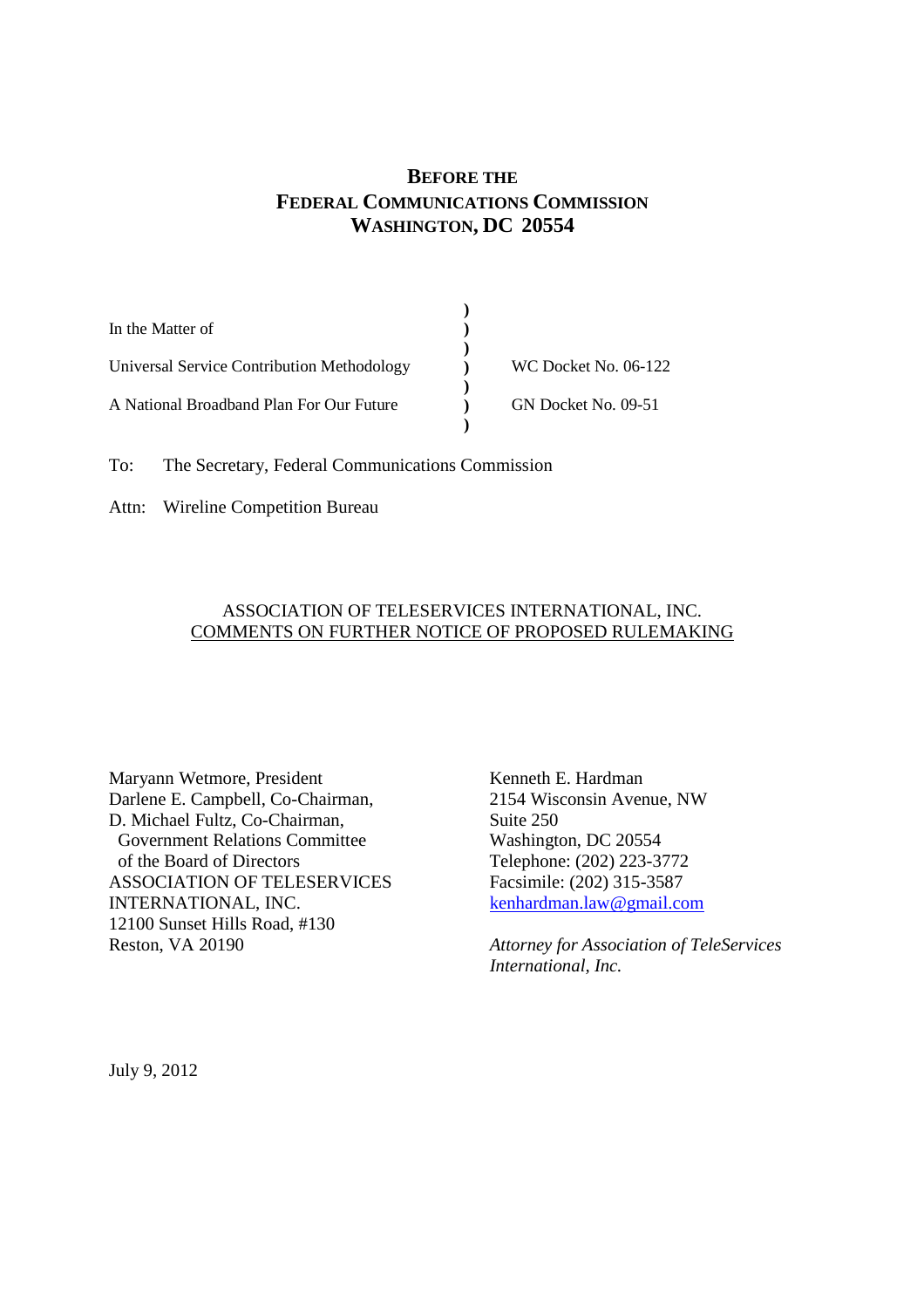#### SUMMARY OF POSITION

ATSI adheres to its previous criticisms of a "Numbers" contribution methodology, and to ATSI's recommendations to expand the USF contribution base under the current contribution methodology. In summary, ATSI submits that the current contribution methodology (the "Revenues" contribution methodology) should be retained, but that wireline and wireless Internet access services also should contribute to the USF on the same basis as traditional telecommunications services, since broadband and wireless telephony facilities are now explicitly eligible for USF support as a result of the USF distribution-side reforms adopted by the Commission. In ATSI's view, elementary fairness requires that services benefitting from USF support must also in equal measure contribute to the USF.

ATSI also submits that a contribution methodology based on monthly fees assessed on assigned telephone numbers (a "Numbers" methodology) should be unequivocally rejected, because it fails any reasonable measure of fairness, efficiency and sustainability, which the FNPRM otherwise suggests should be the criteria governing reform of the USF contribution rules. The fundamental flaw with "Numbers" is that it treats all uses of telephone numbers the same for USF contribution purposes, despite enormous differences in the value and network usage of different applications of telephone numbers. Such facially "equal" treatment of widely different circumstances not only is egregiously inequitable in fact, but ultimately also would result in substantial reductions in number usage, thereby undercutting the sustainability of "Numbers" as a funding mechanism over the long term.

As a second choice to retaining the "Revenues" contribution system with an expanded contribution base, ATSI believes that a properly structured assessment mechanism based on the capacity of a user's connections to the network (a "Connections" contribution methodology)

i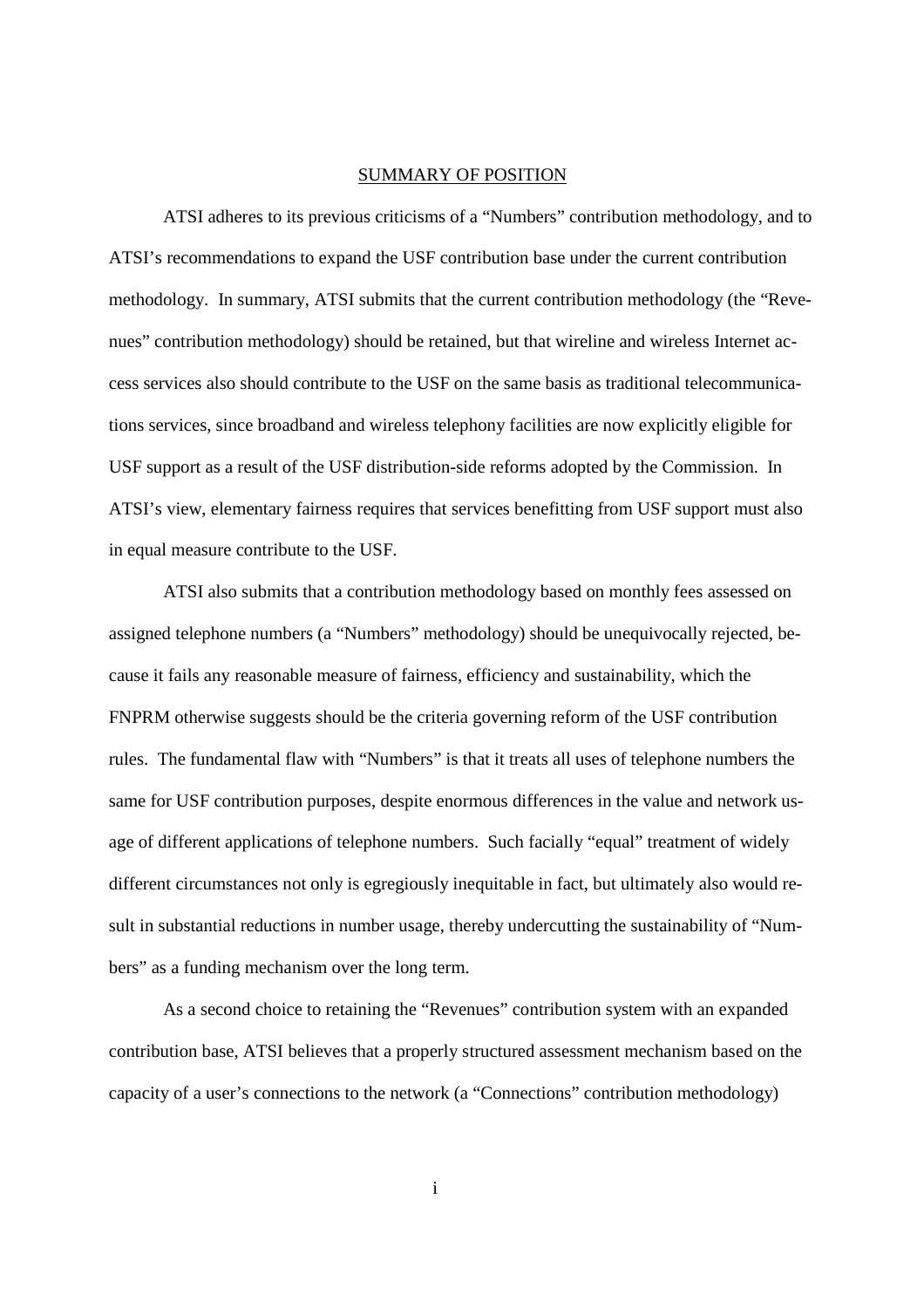could be made reasonably fair and workable. However, ATSI believes that the complications involved in properly structuring the fee schedule in a "Connections" methodology are significant enough that the better, more efficient course is to retain the "Revenues" methodology with an expanded contribution base.

Finally, ATSI strongly urges the Commission not to define contribution obligations in general terms, but to instead be as specific as possible in defining services and entities that are required to contribute to USF. USAC has every incentive to enlarge USF contributions as much as possible, and charging USAC with the enforcement of broad, general contribution obligations would be a blatant invitation for USAC to make direct contributors out of untold numbers of entities that properly should not be burdened with such regulations. ATSI is particularly concerned that its members could be victims of an expansive USAC interpretation of broadly-worded contribution rules, and strenuously urges the Commission to reject such an approach to defining USF contribution obligations.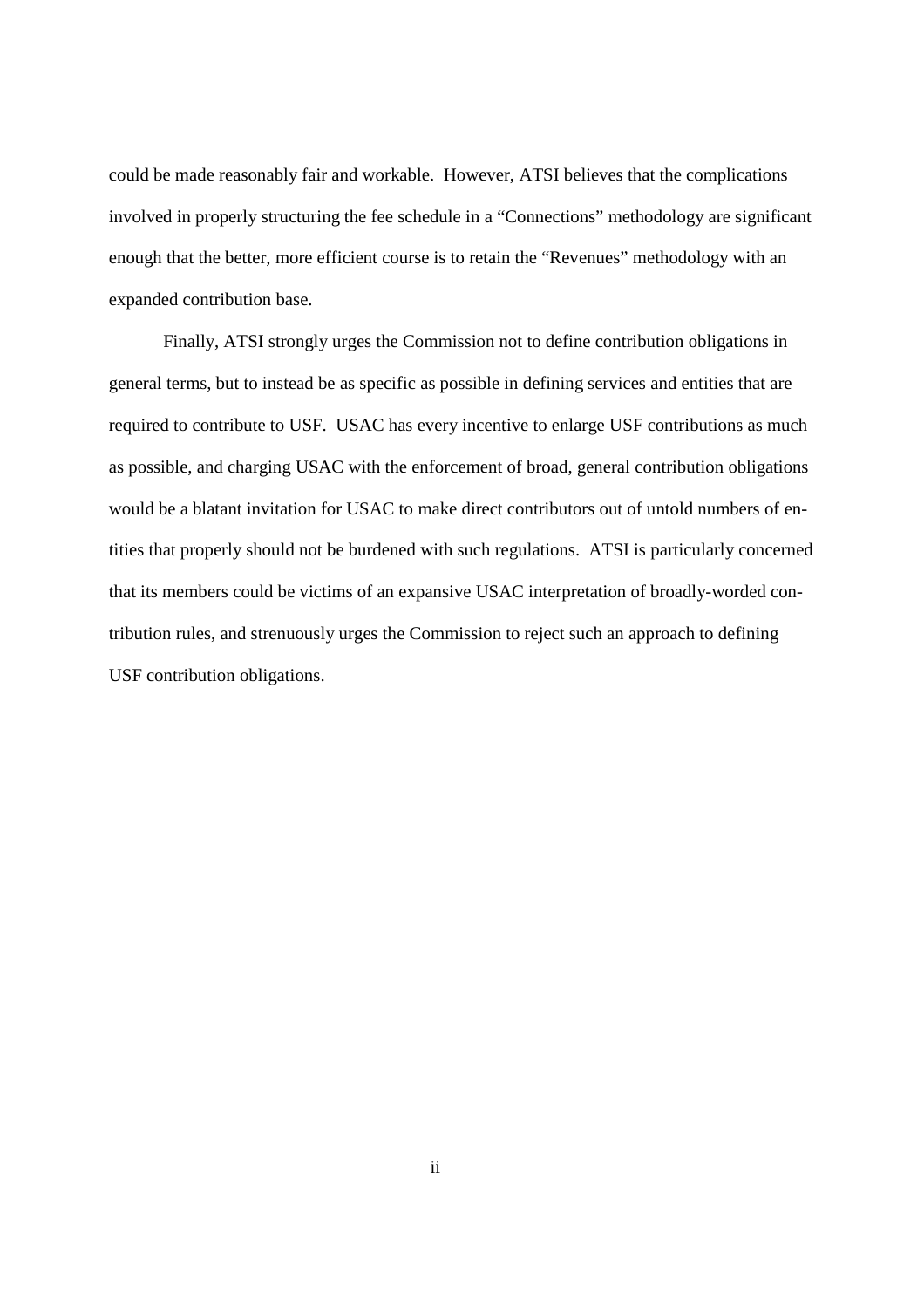# TABLE OF CONTENTS

Page

|           |                                                                              | $\mathbf{i}$   |
|-----------|------------------------------------------------------------------------------|----------------|
|           |                                                                              | iii            |
|           |                                                                              | 1              |
|           |                                                                              | $\overline{4}$ |
| A.        | A "Numbers" Contribution Methodology Should Be Unequivocally Rejected        | $\overline{4}$ |
| <b>B.</b> | A "Revenues" Contribution Methodology Should Be Retained                     | 6              |
| C.        | The Commission Should Define Assessable Services as Specifically as Possible | 8              |
| D.        | A Properly Structured "Connections" Methodology Could Be an                  | 9              |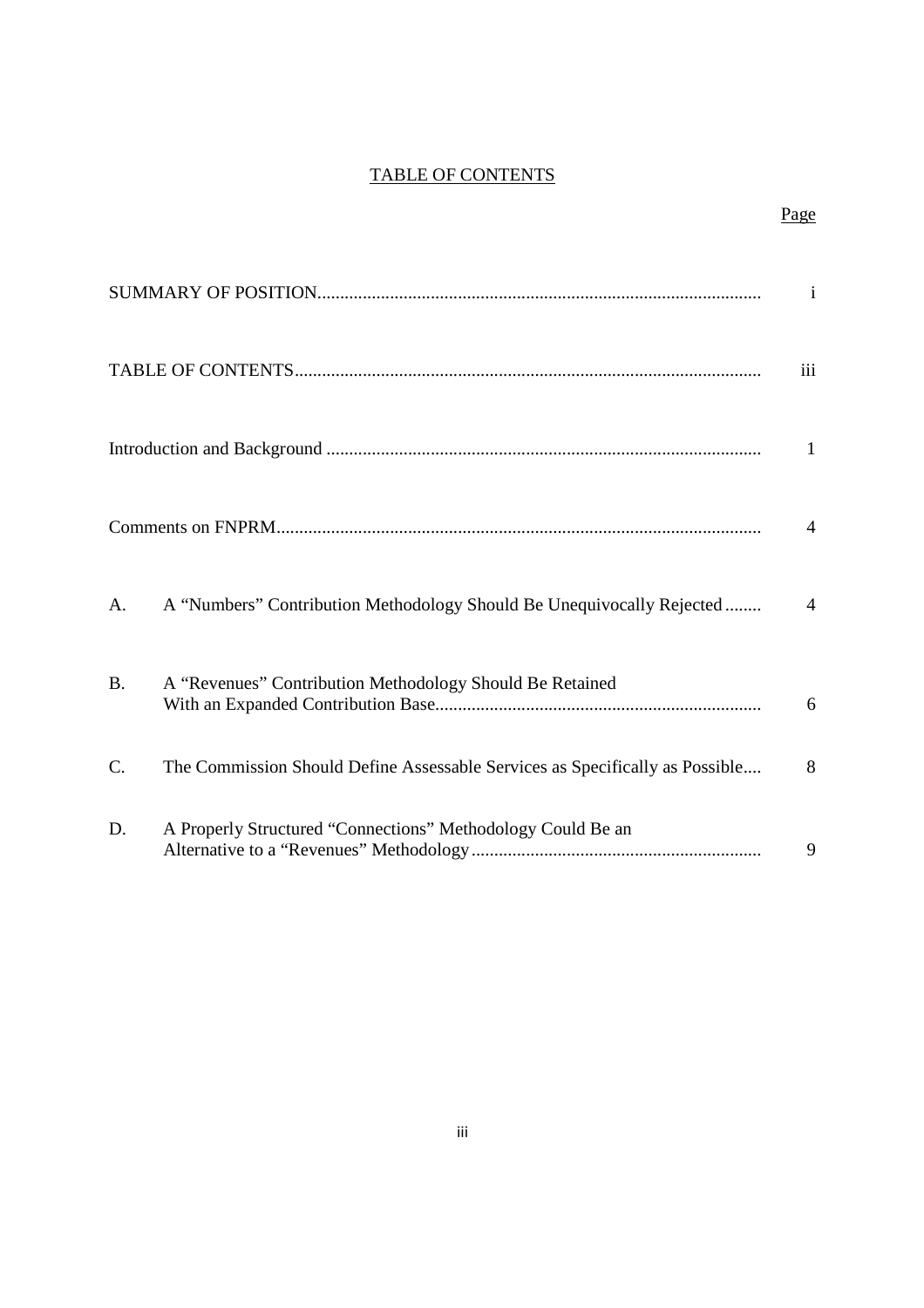# **BEFORE THE FEDERAL COMMUNICATIONS COMMISSION WASHINGTON, DC 20554**

| In the Matter of                           |                      |
|--------------------------------------------|----------------------|
|                                            |                      |
| Universal Service Contribution Methodology | WC Docket No. 06-122 |
|                                            |                      |
| A National Broadband Plan For Our Future   | GN Docket No. 09-51  |
|                                            |                      |

To: The Secretary, Federal Communications Commission

Attn: Wireline Competition Bureau

## ASSOCIATION OF TELESERVICES INTERNATIONAL, INC. COMMENTS ON FURTHER NOTICE OF PROPOSED RULEMAKING

## THE ASSOCIATION OF TELESERVICES INTERNATIONAL, INC. (ATSI), by its

President, by its Co-Chairmen of the Government Relations Committee of the Board of Directors, and by its attorney, respectfully submits its comments to the Federal Communications Commission in response to the Commission's Further Notice of Proposed Rulemaking (FNPRM) in the captioned proceedings, FCC 12-46, released April 30, 2012 and published at 77 Fed. Reg. 33896 (June 7, 2012). As its comments in response to the FNPRM, ATSI respectfully states:

### Introduction and Background

ATSI (www.atsi.org) is an international trade association established in 1942 by and for entrepreneurs in the Telephone Answering Services (TAS) business. Referred to as Private Sector Critical Response Centers (PSCRCs) in the modern era, inbound contact centers operated by ATSI members typically are small, locally owned and operated businesses providing a wide variety of human communications services within their local communities. The gross revenues of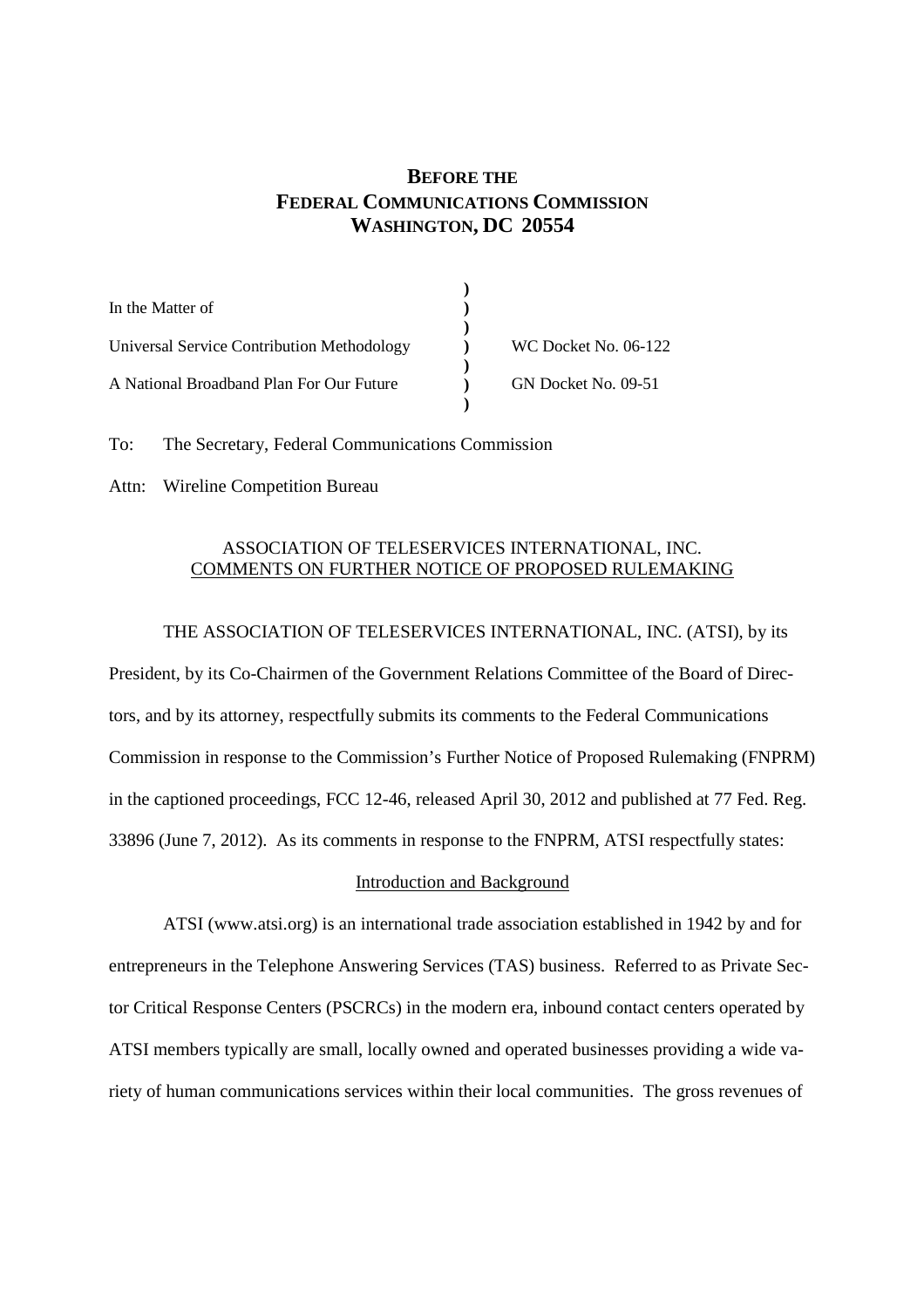PSCRCs average on the order of \$550,000 annually, of which approximately 45% go to direct payroll expenses for their employees.

Entrepreneurial in their approach to business issues, ATSI members offer innovative human solutions to business communications problems and provide essential response services in disaster situations. PSCRCs serve over 1.4 million professional, commercial, not-for-profit, governmental agencies, and local emergency respondent clients, including doctors; emergency response centers; public utilities; public safety offices; local, state, and federal government offices; rape and suicide crisis centers; and Red Cross emergency centers. PSCRC agents, who are US citizen employees, assist neighbors in some 3.6 billion inbound call transactions annually.

Under current rules, ATSI members are end users that pay contributions indirectly to the USF through assessments on their telephone bills imposed by carriers and, in some cases, by interconnected VoIP providers. Also, ATSI members are substantial users of telephone numbers, $<sup>1</sup>$ </sup> typically assigned to the PSCRC in blocks of 100 or 1,000 by its serving ILEC or CLEC for a monthly fee. According to data previously collected by ATSI, its members are assigned an average of approximately 2,000 telephone numbers each.

Calls associated with telephone numbers utilized by a typical ATSI member are predominantly intrastate in character; and the telephone numbers assigned to ATSI members typically generate less than three minutes of usage per day, compared to an average of approximately 25- 30 minutes of usage per day common for conventional wireline and wireless telephone numbers.<sup>2</sup> Additionally, the telephone numbers assigned to ATSI members characteristically are used for

<sup>1</sup> These numbers are predominantly local Direct Inward Dial (DID) numbers, but also include quantities of toll-free (8XX) telephone numbers.

<sup>2</sup> CTIA data show, e.g., that postpaid wireless subscribers generated an average of 826 minutes of usage for the month of December 2007. *See* Order on Remand and Report and Order and Further Notice of Proposed Rulemaking, WC Docket No. 05-337, *et al.,*, FCC 08-262, adopted and released November 5, 2008, and published at 73 Fed. Reg. 66821 (November 12, 2008) (the "2008 FNPR"), at Attachment A & ¶138, p. A-60.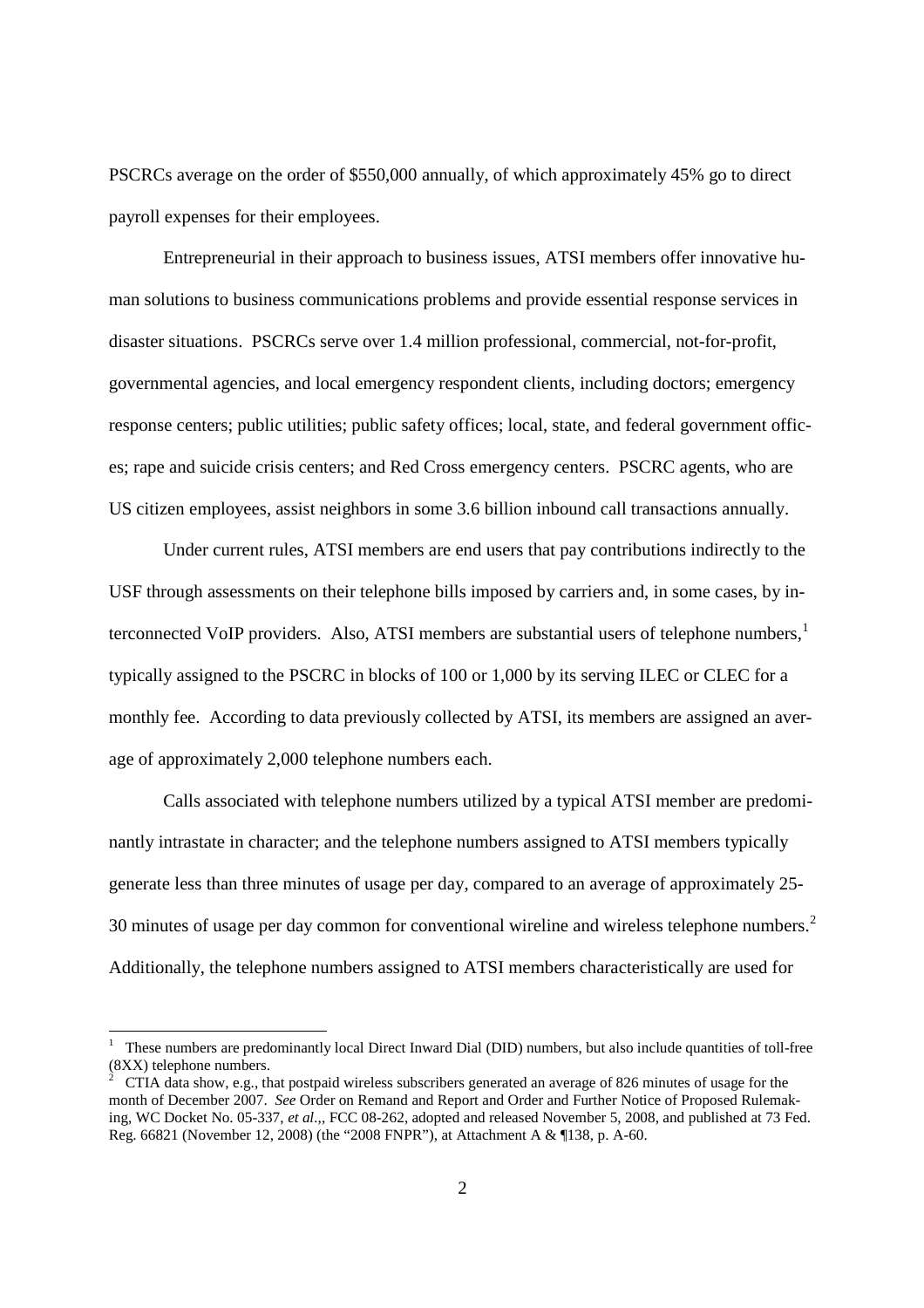internal network signaling or call distribution purposes. They generally are not used for the origination or termination of telephone calls by the public at large.

The FNPRM is the latest in a series of orders commencing in 2001 looking towards modification of the Universal Service Fund (USF) contribution rules. These rules were initially implemented pursuant to Section 254 of the Communications Act, as added by the Telecommunications Act of 1996, 47 U.S.C. §254; and they have been modified in various ways since that time. Interested parties have commented at length over the years on various proposals by the Commission to reform the method by which USF contributions are assessed, including the three principal contribution methodologies again posed for comment in the FNPRM.

In this regard, ATSI emphatically opposed proposals advanced in 2008 to adopt a contribution methodology based in whole or in part on assessing USF fees on telephone numbers (referred to in shorthand as "Numbers" proposals).<sup>3</sup> ATSI again submitted comments critiquing "Numbers" contribution methodology proposals in 2009, in response to the request of the National Broadband Plan Task Force for comments on the role of the USF in the National Broadband Plan.<sup>4</sup> The FNPRM primarily seeks to refresh the record on these proposals in light of the objectives of the National Broadband Plan (NBP) and the distribution-side reforms adopted last year, but also seeks to comprehensively review USF contribution issues, including potential reform of the administration of the contribution system.

<sup>3</sup> Association of TeleServices International, Inc. Comments on Further Notice of Proposed Rulemaking, *High Cost Universal Support, et al,* WC Docket No. 05-337, *et al.,* November 26, 2008 ("*ATSI 2008 Comments*"), available at http://apps.fcc.gov/ecfs/document/view?id=6520188869 (last viewed June 18, 2012). ATSI relies upon and incorporates herein its comments in the *ATSI 2008 Comments.*

<sup>4</sup> Association of TeleServices International, Inc. Comments – NBP Notice #19, *A National Broadband Plan for our Future, et al.,* GN Docket No. 09-51, *et al.,* December 7, 2009 ("*ATSI RFC #19 Comments*"), available at http://apps.fcc.gov/ecfs/document/view?id=7020351449 (last viewed June 18, 2012). ATSI also relies upon and incorporates herein its comments in the *ATSI RFC #19 Comments.*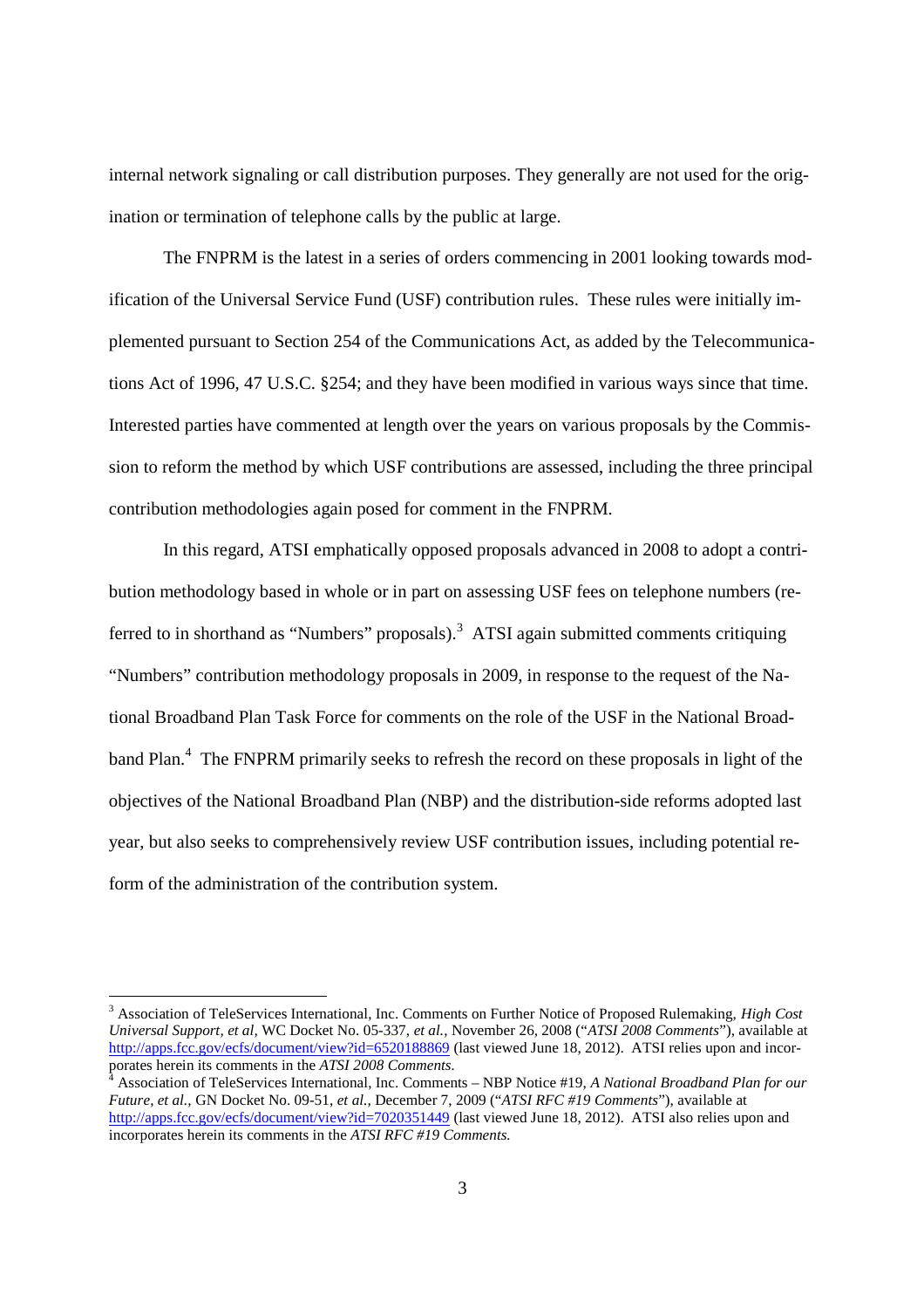#### Comments on FNPRM

# A. A "Numbers" Contribution Methodology Should Be Unequivocally Rejected

ATSI's principal message in response to the FNPRM is that a "Numbers" contribution methodology fails the tests of fairness, efficiency and sustainability and should be unequivocally rejected by the Commission once and for all. "Numbers" is fatally flawed philosophically because it is premised on assessing the same flat fee per month on every telephone number in use, despite the wide variation in the price of services to which telephone numbers are assigned, and despite the similarly wide variation in the burden on or usage of the network represented by the different services associated with assigned telephone numbers. The result of such facially "equal" treatment of telephone number usage in fact would be a massive, unjustified shift in the burden of USF contribution obligations among user groups, unrelated to the statutory objectives for universal service.

ATSI members represent a classic case in point. The DID numbers utilized by ATSI members generally are used for internal routing and caller identification rather than for the public at large to access telephone stations connected to the PSTN. They are predominantly used in connection with intrastate services; and they are utilized only briefly in comparison to general PSTN traffic. Under current rules, when last calculated by ATSI, the USF contributions paid by members to their service providers translate into less than \$0.10 per number per month. Changing to a "Numbers" contribution methodology thus would mean a drastic increase in USF assessments for ATSI members that is entirely unrelated to either USF distribution side reforms or the purposes of the universal service programs. Such an increase not only would be unfair in the abstract, but also would violate principles of competitive neutrality as well.<sup>5</sup>

<sup>5</sup> *See ATSI 2008 Comments* at pp. 13-14 & Appendix A for more extended discussion of this point.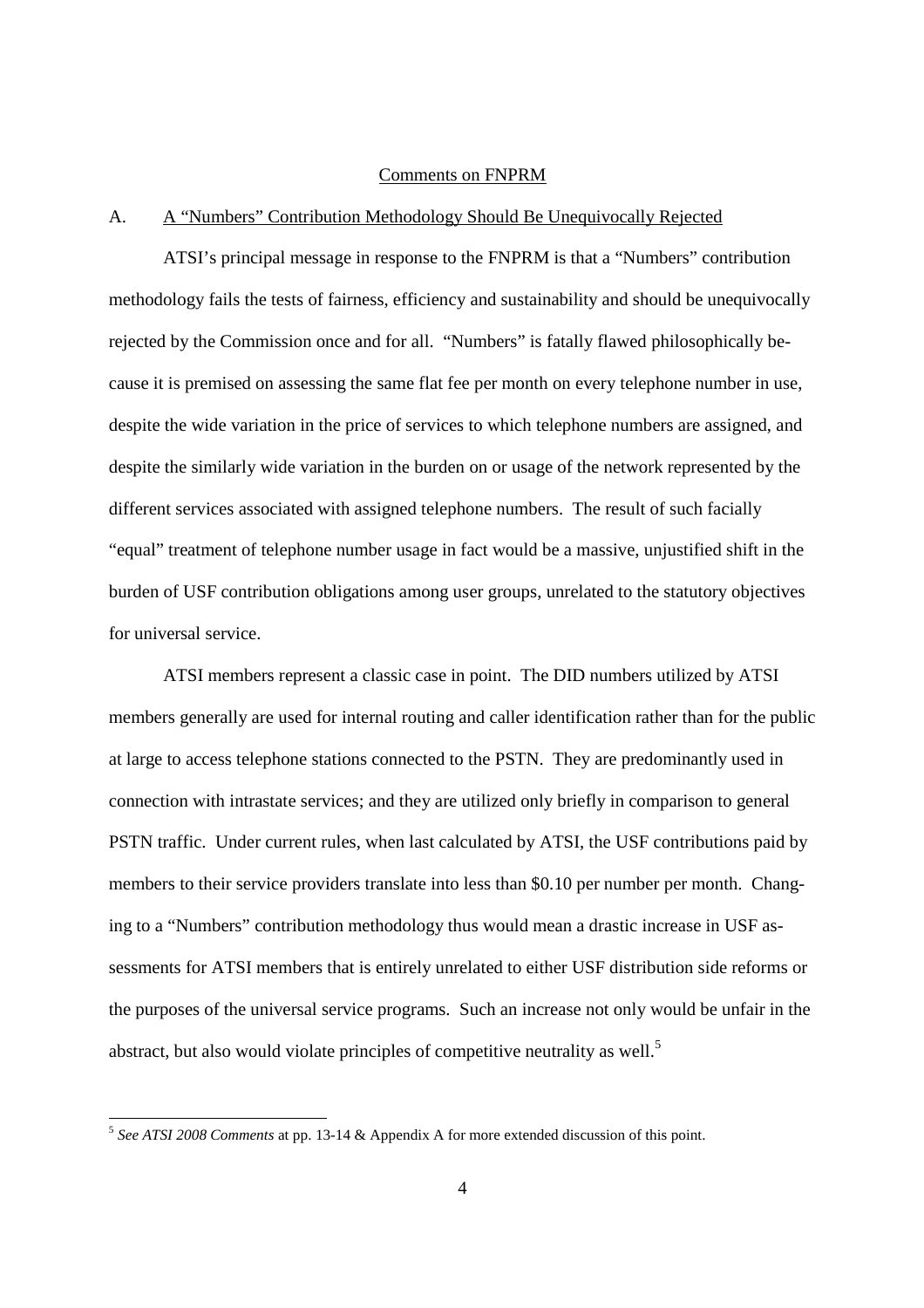ATSI further points out that the drastic increase in USF contributions expenses under "Numbers" would cause many users of low-value or low usage telephone numbers to eliminate as many telephone numbers from their services as possible. They would do so either by finding alternate ways to accomplish addressing and routing functions that do not require such intensive use of telephone numbers, <sup>6</sup> and/or by eliminating various offered services that require the use of telephone numbers. This would cause a decline in assessable telephone numbers and an associated increase in the monthly USF fee per telephone numbers, which would start a cycle of creating greater incentives to reduce the use of telephone numbers, thereby increasing the monthly USF fee per number. In short, ATSI submits that adopting a "Numbers" contribution methodology would not in fact put universal service on a reasonably sustainable funding basis for the future, contrary to one of the important criteria set forth in the FNPRM.

ATSI recognizes, of course, that adjustments can be made in the monthly fee in a "Numbers" methodology to account for the varying value of services that utilize telephone numbers and for the varying usage burdens different services place on the network. Indeed, ATSI submits that making such adjustments would be absolutely necessary for a "Numbers" methodology to have any chance of surviving legal challenges. But making such adjustments would make a "Numbers" methodology vastly more complicated, contrary to the FNPRM's goal of a simple and efficient contribution system. In fact, ATSI submits that making such adjustments would wholly eliminate any putative advantage a "Numbers" methodology could claim over a "Revenues" system with an expanded contribution base.

<sup>6</sup> However, as explained in Appendix A of the *ATSI 2008 Comments,* ATSI members generally would not have this option, because SMDI technologies generally have been found less reliable and less robust than using DID numbers for internal routing and caller identification functions, and they can lead to inferior service experiences to the customers of ATSI members. As a result, ATSI members would be unfairly targeted for drastic cost increases under a "Numbers" contribution methodology.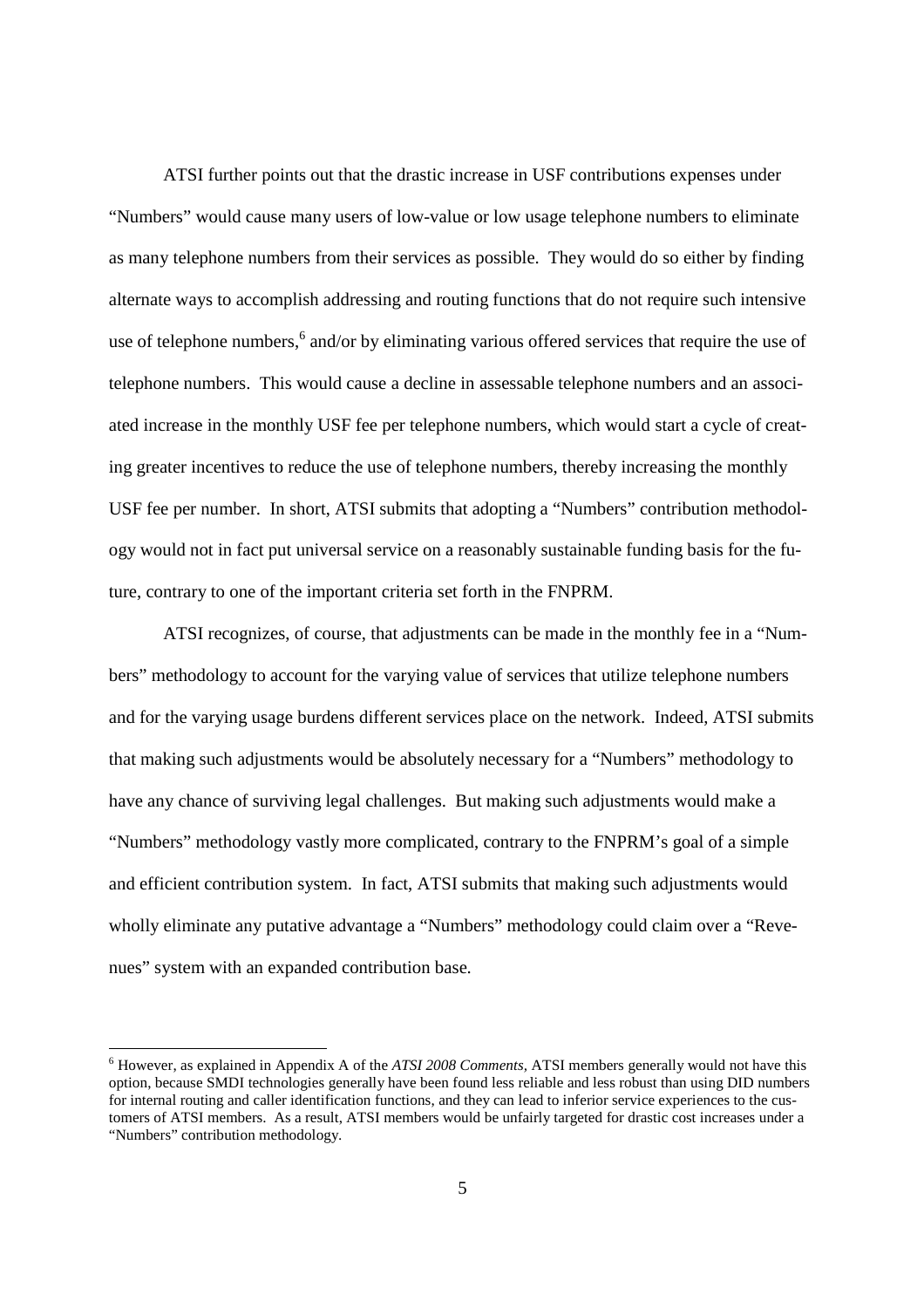Under these circumstances, ATSI respectfully submits that a "Numbers" contribution methodology should not receive any serious consideration as an alternative USF contribution system; and the Commission should so conclude as part of its decision on the FNPRM.

### B. A "Revenues" Contribution Methodology Should Be Retained With an Expanded Contribution Base

ATSI's preferred alternative continues to be that a "Revenues" methodology be retained with a contribution base expanded to include wireline and wireless Internet access service as assessable services. At the same time, ATSI strongly urges that the Commission be as specific as possible in designating assessable services, and that it avoid attempting to prescribe contribution obligations in broadly-worded, general regulations.

The decisive advantage of "Revenues" in ATSI's view is that it is the best method of correlating USF contributions to the value of the network to users and to usage of the network by users. For that reason alone, ATSI believes it is the most logical and the fairest method of assessing USF contributions. By contrast, the principal defect in the contribution system to date has been the Commission's unwillingness to specify whether certain services are 'information" services not assessable for USF, rather than "telecommunications" services assessable for USF contribution purposes. This has fostered an environment in which direct contributors have every incentive to classify ambiguous services as not assessable, resulting in an erosion of the USF contribution base in recent years. As the FRPRM recognizes, that defect can be fixed without throwing out the "Revenues" contribution methodology altogether, and that is what ATSI believes the Commission should do.

ATSI has previously suggested, and reaffirms its position, that expanding the contribution base to include wired and wireless Internet access service in a "Revenues" contribution methodology is the best way to put universal service on a fair, simple and efficient, and sustaina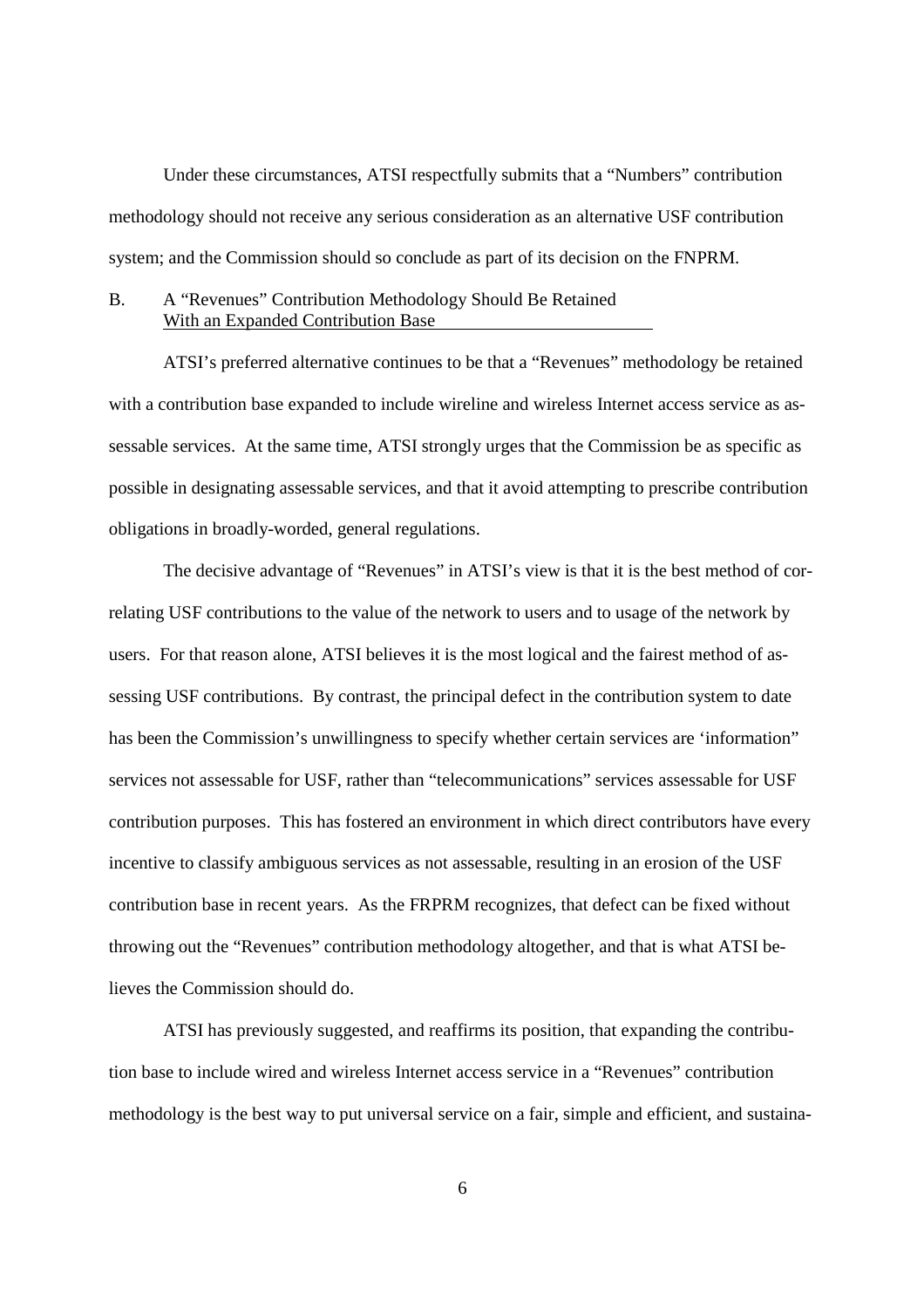ble funding basis for the foreseeable future. According to ¶20 of the FNPRM, the USF revenue requirement in 2011 was \$8.1 billion, which is 12.1% of the stated USF contribution base of \$67 billion. At the same time, the FNPRM at ¶71 cites a TIA estimate that wired broadband access generated \$38.3 billion in revenues in 2011, and will generate an estimated \$40.3 billion in 2012. The FNPRM also cites TIA's estimate that wireless data (which includes text messaging in addition to Internet access and email) generated \$73.6 billion in 2011 and will generate \$89.8 billion in 2012. While a minor amount of the wireless data revenues already may have been included in the reported USF revenue base for 2011, ATSI believes that a relatively small amount was so reported, given the aggressive public stance of the mobile telephony industry that text messaging revenues properly are excluded from USF assessments.<sup>7</sup>

Therefore, if the estimated wireless data revenues of \$73.6 billion in 2011 were added to the estimated \$38.3 billion in revenues generated by wired broadband access and the \$67 billion in USF assessable revenues in 2011, the total USF contribution base for 2011 would have been \$178.9 billion compared to the \$67 billion of assessable revenue actually reported for 2011. In turn, the \$8.1 USF revenue requirement for 2011 would constitute approximately 4.5% of the expanded contribution base, compared to 12.1% actually reported for  $2011$ .<sup>8</sup> Since Internet access services are expected to continue growing strongly in the future, and since the Commission has imposed a soft "cap" on USF expenses, there is every reason to believe that that the USF contribution factor with an expanded contribution base would remain stable, or decline, in the future.

<sup>&</sup>lt;sup>7</sup> See, e.g., comments filed in WC Docket No. 06-122 in response to the Public Notice concerning USAC's request from guidance on whether text messaging revenues are assessable for USF purposes, DA 11-853, released May 9, 2011.

<sup>&</sup>lt;sup>8</sup> ATSI has previously explained that Internet access service revenues are jurisdictionally interstate under FCC decisions and are assessable under Section 254 using the same legal theory affirmed by the Court of Appeals for interconnected VoIP providers. *See ATSI RFC #19 Comments* at pp. 8-9. So expanding the contribution base thus should be immune from serious legal challenge.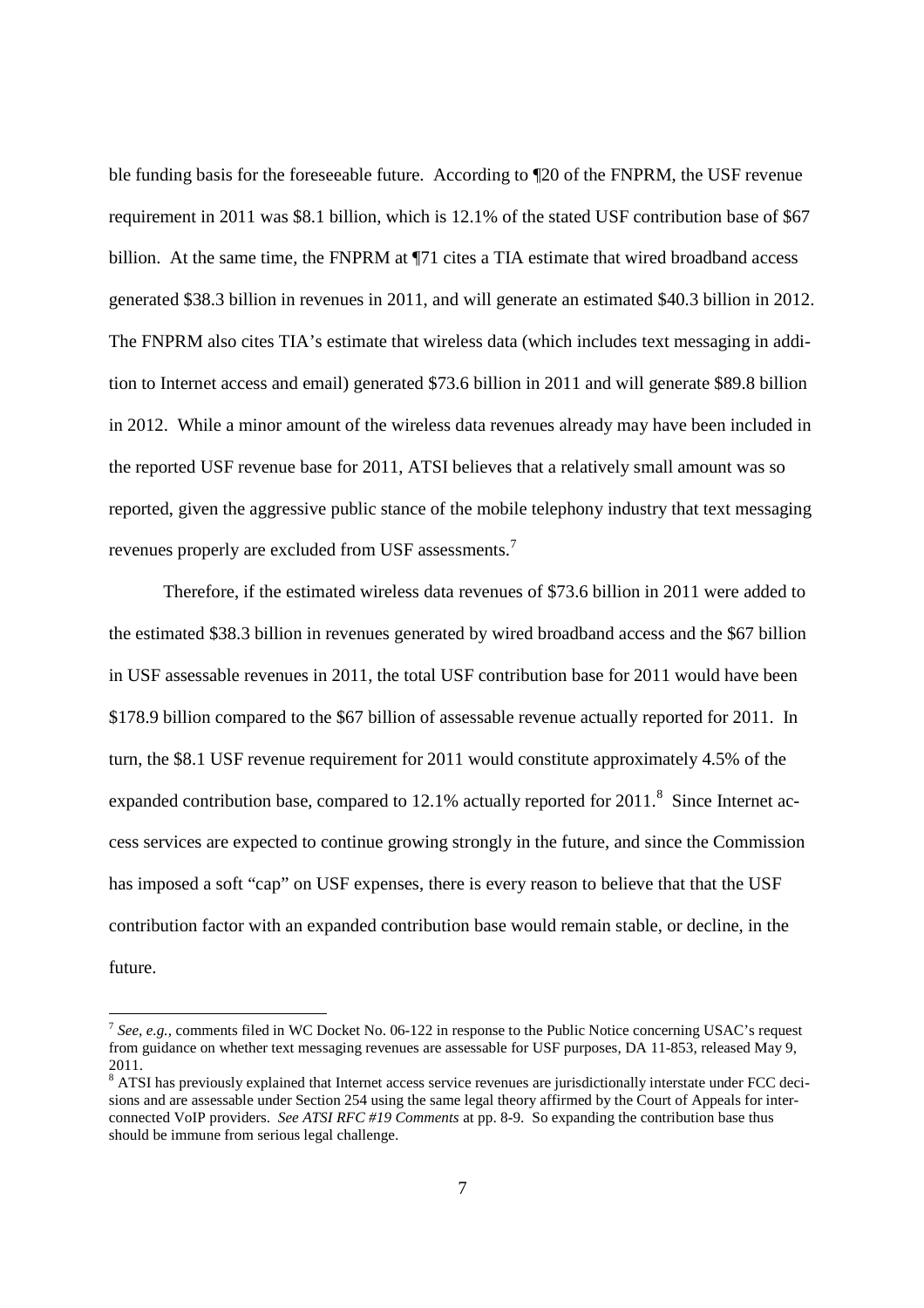A USF revenue requirement on the order of 4.5% of the contribution base would approximate the relationship between the two during the first year of the USF, before USF revenue requirements exploded and the USF contribution base eroded.<sup>9</sup> Accordingly, ATSI submits that expanding the contribution base by including wired and wireless Internet access services should be sufficient by themselves to put the USF on a fiscally reasonable and sustainable basis for the foreseeable future.

#### C. The Commission Should Define Assessable Services as Specifically as Possible

In this regard, ATSI also strongly urges the Commission not to use general, broadlyworded regulations to define contribution obligations, such as suggested in ¶75 of the FNPRM. The core of the proposed regulation is the ambiguous concept of "provid[ing] the transmission . . . directly or indirectly . . . to end users." In ATSI's view that label arguably could be applied to virtually anyone, including competitive telemessagers,  $^{10}$  that utilize(s) telecommunications in any fashion in a retail product or service offered to the public. This is especially so since "resale" of telecommunications undoubtedly would be considered an "indirect" provision of "transmission" to end users.

The potential for abuse and unreasonably broad interpretation of such a regulation is especially real since it would be interpreted and applied by USAC in the first instance, under the familiar "pay and dispute" policy. USAC's incentive is to collect as much revenue in USF contributions as possible, and the "pay and dispute" policy would require entities tabbed by USAC to pay any contributions demanded by USAC under its interpretation of the rules until such time

<sup>&</sup>lt;sup>9</sup> The USF contribution factors for 1998 were 3.91% for the first quarter, 3.90% for the second quarter, 4.62% for the third quarter and 3.93% for the fourth quarter. *See* Public Notices reported at 12 FCC Rcd (CCB 1997); 13 FCC Rcd 4609 (CCB 1998); 13 FCC Rcd 9379 (CCB 1998); and 13 FCC Rcd 15588 (CCB 1998).

<sup>&</sup>lt;sup>10</sup> ATSI members provide what is classified as "telemessaging service" under Section 260 of the Communications Act, 47 U.S.C. §260. Telemessaging service is defined at 47 U.S.C. §260(c) as "voice mail and voice storage and retrieval services, any live operator services used to record, transcribe, or relay messages (other than telecommunications relay services), and any ancillary services offered in combination with these services."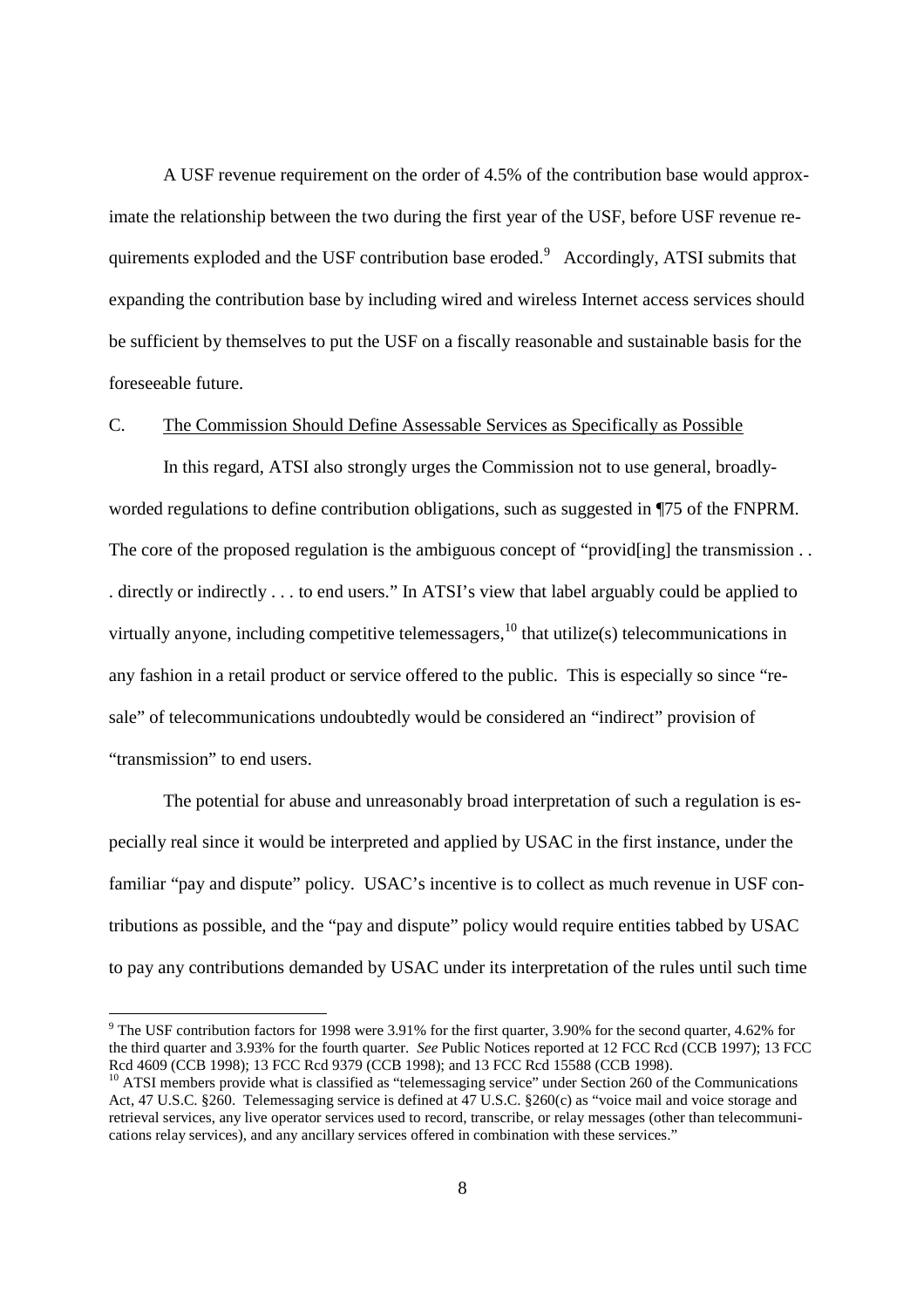as the Commission decides that a particular service is not assessable for USF purposes. Given the Commission's studied refusal to definitively classify ambiguous services to date, there is every reason to believe that broadly worded regulations would give USAC essentially unfettered discretion to classify entities such as ATSI members as direct contributors to USF, simply because telecommunications facilities have some remote relationship to the retail services they provide to the public. Such an outcome would be an egregious perversion of the deregulatory philosophy the Congress thought it was embedding in the Telecommunications Act of 1996, and should be forcefully rejected by the Commission. Instead, the Commission should define USF contribution requirements as specifically and clearly as possible for USAC's implementation.

## D. A Properly Structured "Connections" Methodology Could Be an Alternative to a "Revenues" Methodology

Finally, ATSI reiterates that its second choice for a contributions methodology, after expanding the contribution base in the "Revenues" methodology, is a properly structured "Connections" methodology. ATSI recognizes that, unlike a "Numbers" methodology, basing USF contributions on the amount of network capacity subscribed to by users does at least bear some correlation to the value of services to users and usage of the network by users. Nonetheless, it is not at all obvious that a "Connections" system would do so in a better way than the "Revenues" methodology with an expanded contribution base. ATSI respectfully submits that, in the absence of a clear advantage over the current system, there is no reason to change to a new system such as "Connections".

In ATSI's view, the principal disadvantage of "Connections" is that it would have to be complex in order to be reasonably fair, and it would be difficult to enforce. To be reasonably fair, the Commission would have to "tier" USF contribution assessments based on different types and capacities of network connections. This is not an easy task, as the record from prior pro